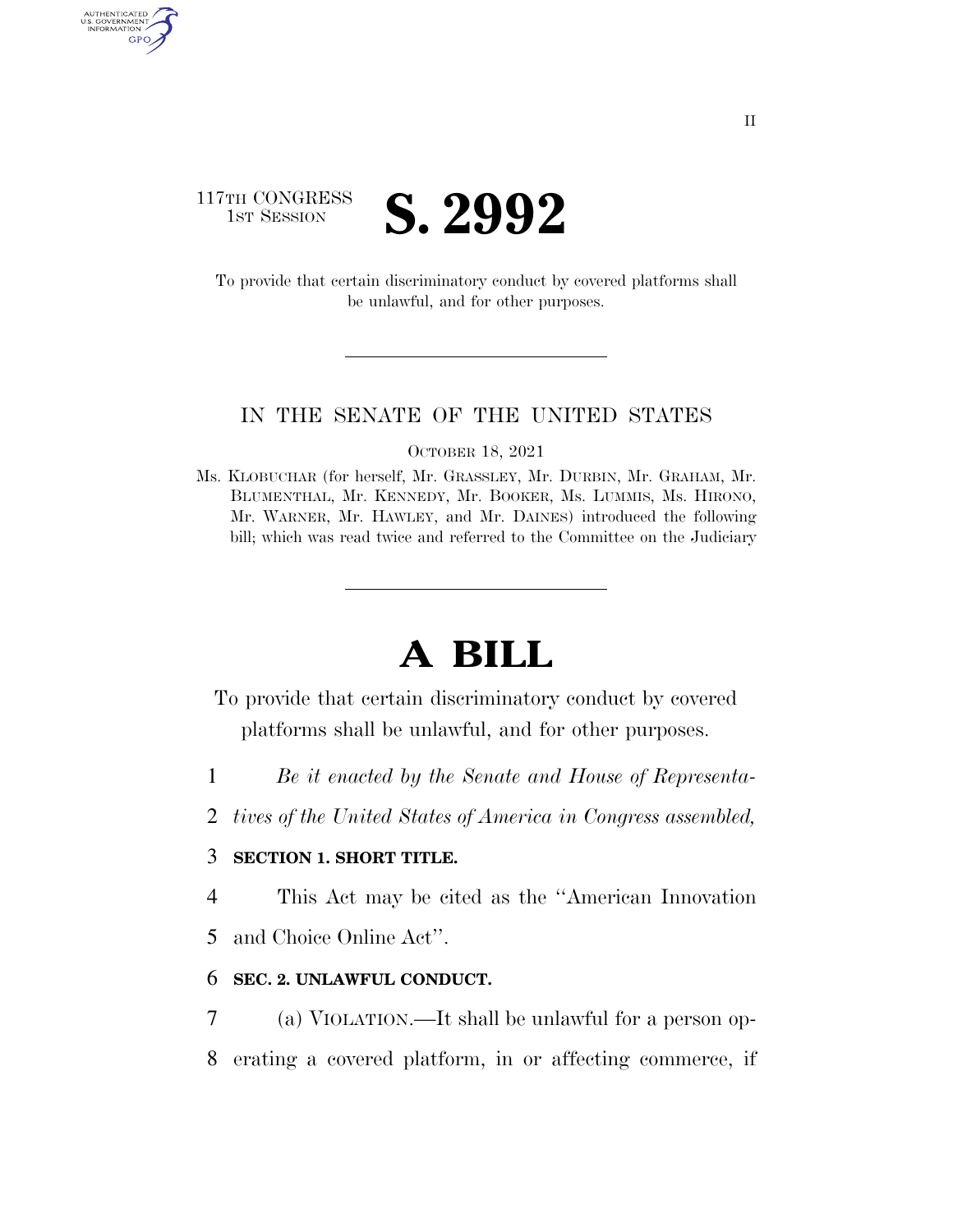it is shown, by a preponderance of the evidence, that the person has engaged in conduct that would—

 (1) unfairly preference the covered platform op- erator's own products, services, or lines of business over those of another business user on the covered platform in a manner that would materially harm competition on the covered platform;

 (2) unfairly limit the ability of another business user's products, services, or lines of business to com- pete on the covered platform relative to the covered platform operator's own products, services, or lines of business in a manner that would materially harm competition on the covered platform; or

 (3) discriminate in the application or enforce- ment of the covered platform's terms of service among similarly situated business users in a manner that may materially harm competition on the cov-ered platform.

 (b) UNLAWFUL CONDUCT.—It shall be unlawful for a person operating a covered platform, in or affecting com- merce, if it is shown, by a preponderance of the evidence, that the person has engaged in conduct that would—

 (1) materially restrict or impede the capacity of a business user to access or interoperate with the same platform, operating system, hardware or soft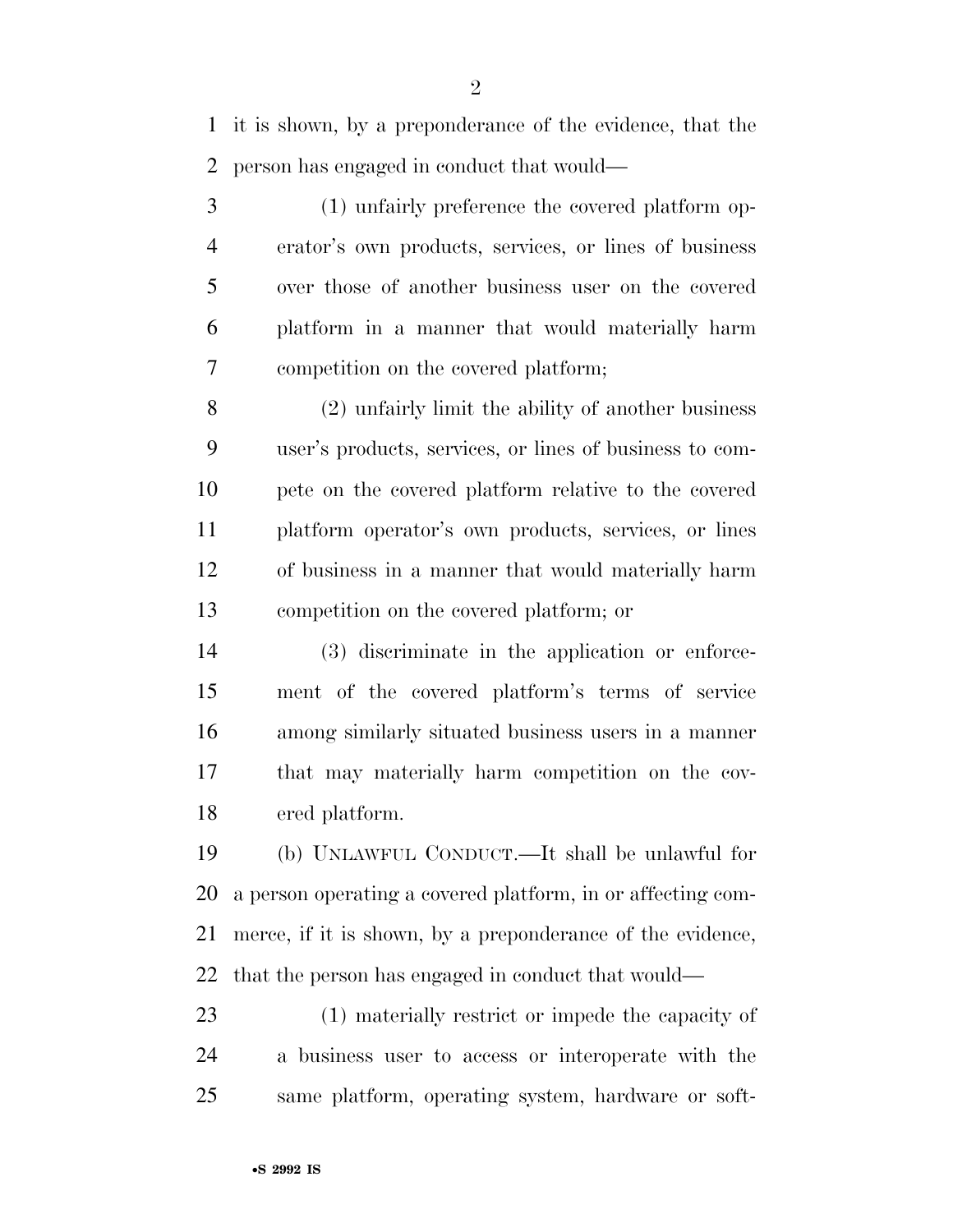ware features that are available to the covered plat- form operator's own products, services, or lines of business that compete or would compete with prod- ucts or services offered by business users on the cov-ered platform;

 (2) condition access to the covered platform or preferred status or placement on the covered plat- form on the purchase or use of other products or services offered by the covered platform operator that are not part of or intrinsic to the covered plat-form itself;

 (3) use non-public data that are obtained from or generated on the covered platform by the activi- ties of a business user or by the interaction of a cov- ered platform user with the products or services of a business user to offer, or support the offering of, the covered platform operator's own products or services that compete or would compete with prod- ucts or services offered by business users on the cov-ered platform;

 (4) materially restrict or impede a business user from accessing data generated on the covered plat- form by the activities of the business user, or through an interaction of a covered platform user with the business user's products or services, such as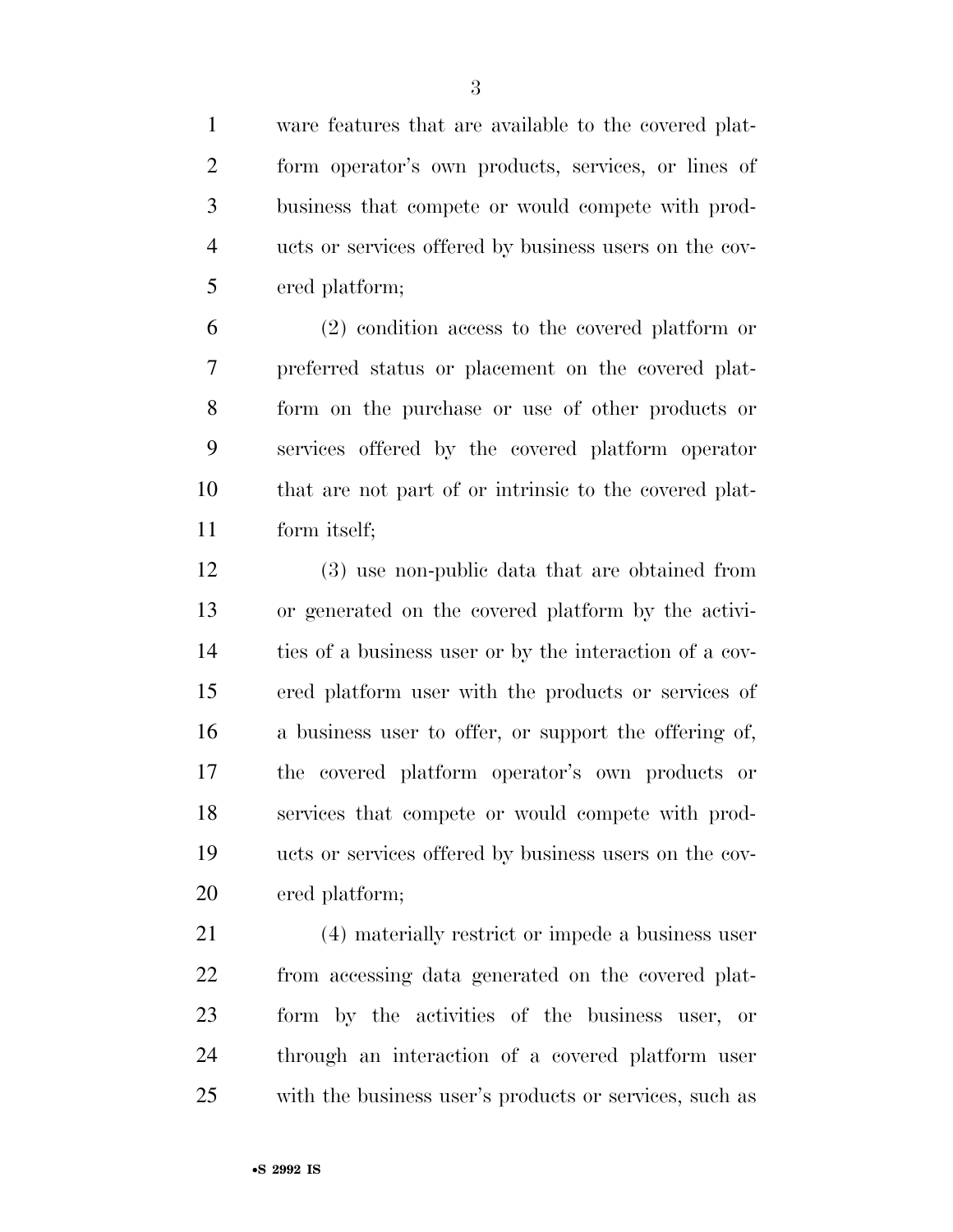by establishing contractual or technical restrictions that prevent the portability of the business user's data by the business user to other systems or appli-cations;

 (5) unless necessary for the security or func- tioning of the covered platform, materially restrict or impede covered platform users from un-installing software applications that have been preinstalled on the covered platform or changing default settings that direct or steer covered platform users to prod- ucts or services offered by the covered platform op-erator;

 (6) in connection with any covered platform user interface, including search or ranking functionality offered by the covered platform, treat the covered platform operator's own products, serv- ices, or lines of business more favorably relative to those of another business user than they would be treated under standards mandating the neutral, fair, and non-discriminatory treatment of all business users; or

 (7) retaliate against any business user or cov- ered platform user that raises concerns with any law enforcement authority about actual or potential vio-lations of State or Federal law.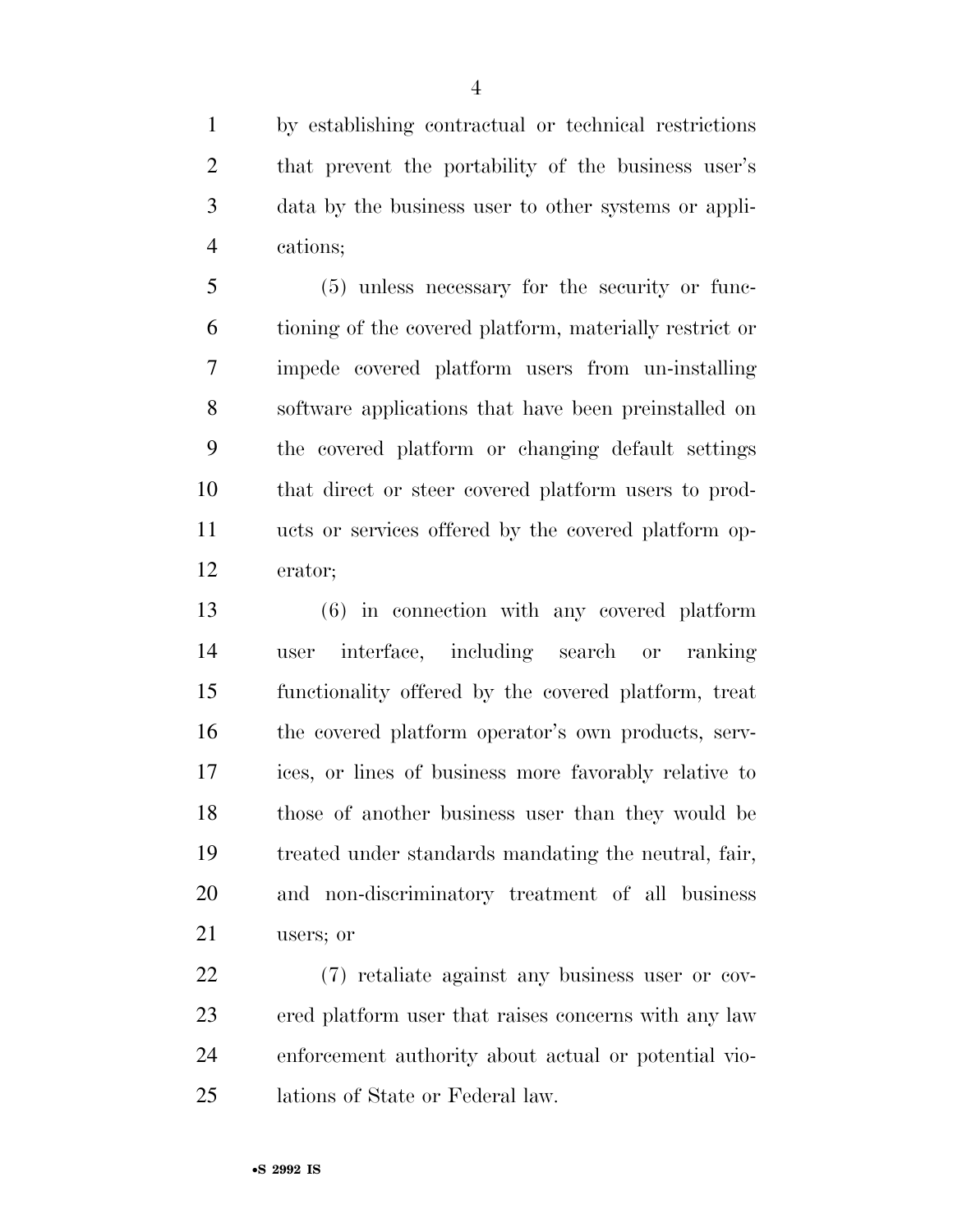(c) RULE OF CONSTRUCTION.—Subsections (a) and (b) shall not be construed to require a covered platform operator to divulge, license, or otherwise grant the use of the covered platform operator's intellectual property, trade or business secrets, or other confidential proprietary busi-ness processes to a business user.

(d) AFFIRMATIVE DEFENSES.—

 (1) IN GENERAL.—Subsection (a) shall not apply if the defendant establishes by a preponder- ance of the evidence that the conduct described in subsections (a) was narrowly tailored, was nonpretextual, and was necessary to—

 (A) prevent a violation of, or comply with, Federal or State law;

 (B) protect safety, user privacy, the secu- rity of non-public data, or the security of the covered platform; or

 (C) maintain or enhance the core functionality of the covered platform.

 (2) UNLAWFUL CONDUCT.—Subsection (b) shall not apply if the defendant establishes by a prepon- derance of the evidence that the conduct described in subsection (b)—

 (A) has not resulted in and would not re-sult in material harm to the competitive process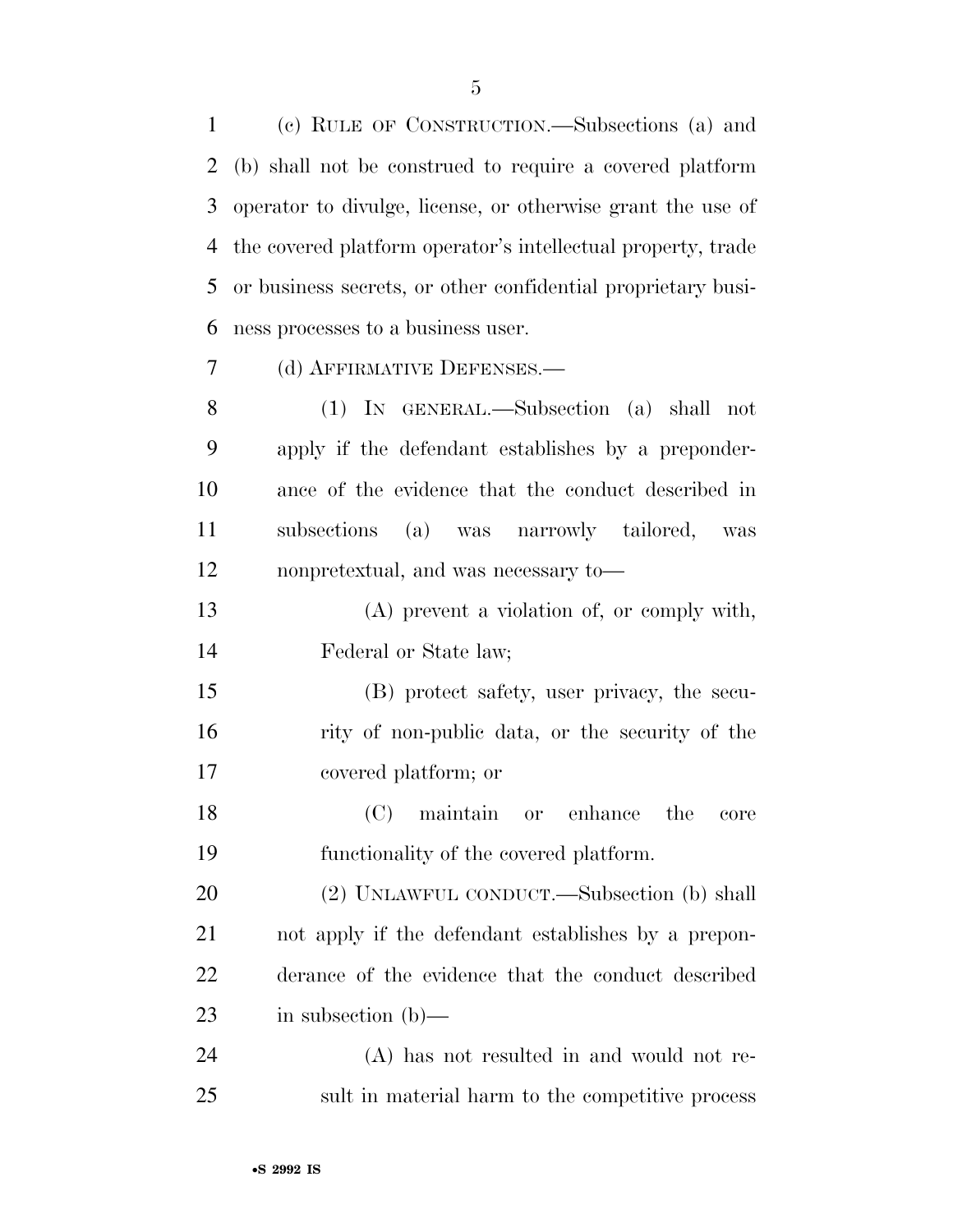| $\mathbf{1}$   | by restricting or impeding legitimate activity by           |
|----------------|-------------------------------------------------------------|
| $\overline{2}$ | business users; or                                          |
| 3              | (B) was narrowly tailored, could not be                     |
| $\overline{4}$ | achieved through less discriminatory means,                 |
| 5              | was nonpretextual, and was necessary to—                    |
| 6              | (i) prevent a violation of, or comply                       |
| $\tau$         | with, Federal or State law;                                 |
| 8              | (ii) protect safety, user privacy, the                      |
| 9              | security of non-public data, or the security                |
| 10             | of the covered platform; or                                 |
| 11             | (iii) maintain or enhance the core                          |
| 12             | functionality of the covered platform.                      |
| 13             | (e) COVERED PLATFORM DESIGNATION.—The Fed-                  |
| 14             | eral Trade Commission and Department of Justice may         |
| 15             | jointly, with concurrence of the other, designate a covered |
| 16             | platform for the purpose of implementing and enforcing      |
|                | 17 this Act. Such designation shall—                        |
| 18             | (1) be based on a finding that the criteria set             |
| 19             | forth in clauses (i) through (iii) of subsection $(h)(4)$   |
| 20             | are met;                                                    |
| 21             | $(2)$ be issued in writing and published in the             |
| 22             | Federal Register; and                                       |
| 23             | (3) apply for 7 years from its issuance regard-             |
| 24             | less of whether there is a change in control or own-        |
| 25             | ership over the covered platform unless the Commis-         |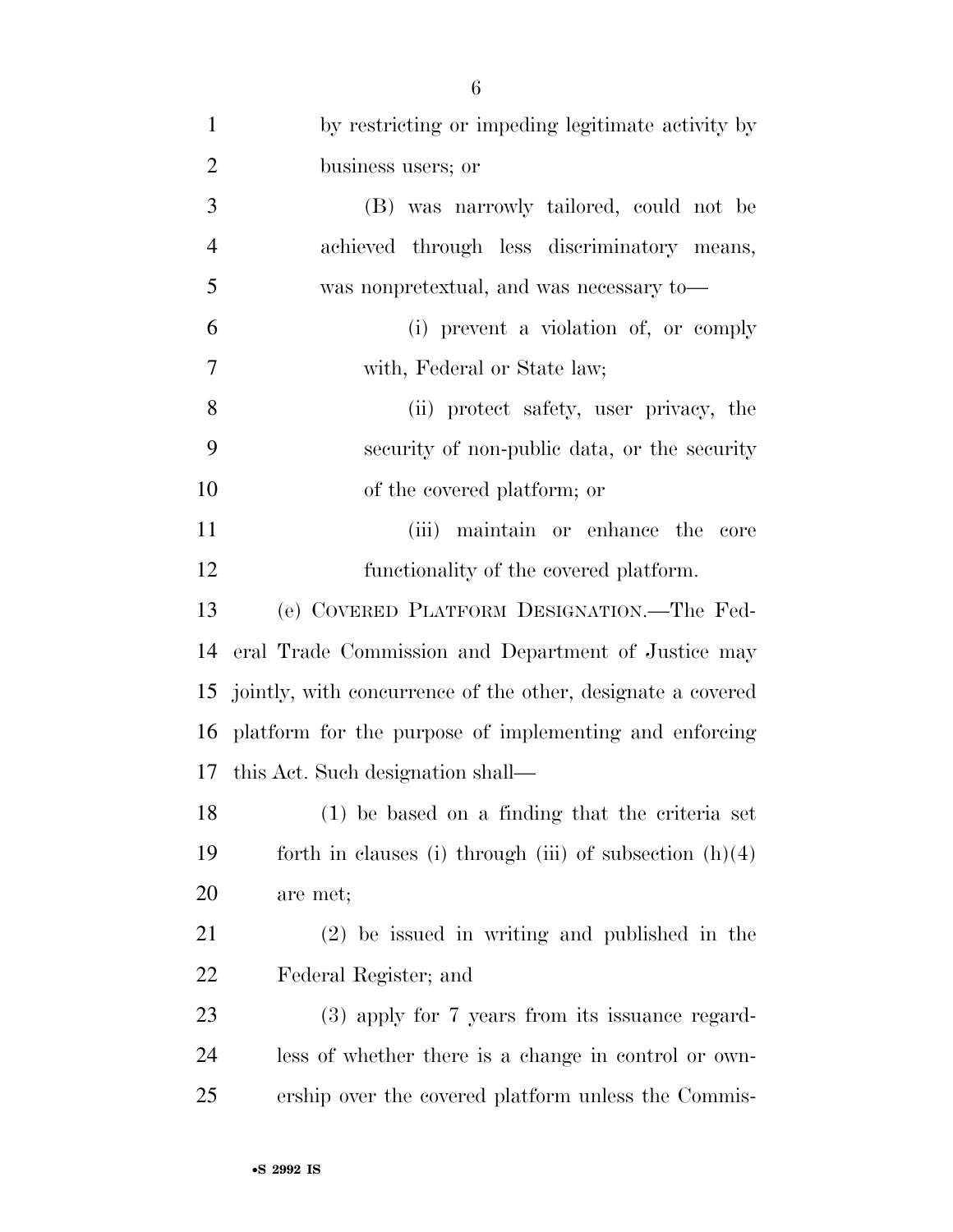sion or the Department of Justice removes the des-ignation under subsection (f).

 (f) REMOVAL OF COVERED PLATFORM DESIGNA- TION.—The Commission or the Department of Justice shall—

 (1) consider whether its designation of a cov- ered platform under subsection (e) should be re- moved prior to the expiration of the 7-year period if the covered platform operator files a request with the Commission or the Department of Justice, which shows that the online platform no longer meets the criteria set forth in clauses (i) through (iii) of sub-13 section  $(h)(4)$ ;

 (2) determine whether to grant a request sub- mitted under paragraph 1 not later than 120 days after the date of the filing of such request; and

 (3) obtain the concurrence of the Commission or the Department of Justice, as appropriate, before granting a request submitted under paragraph (1). (g) REMEDIES.—The remedies provided in this sub- section are in addition to, and not in lieu of, any other remedy available under Federal or State law.

 (1) CIVIL PENALTY.—Any person who is found to have violated subsections (a) or (b) shall be liable to the United States or the Commission for a civil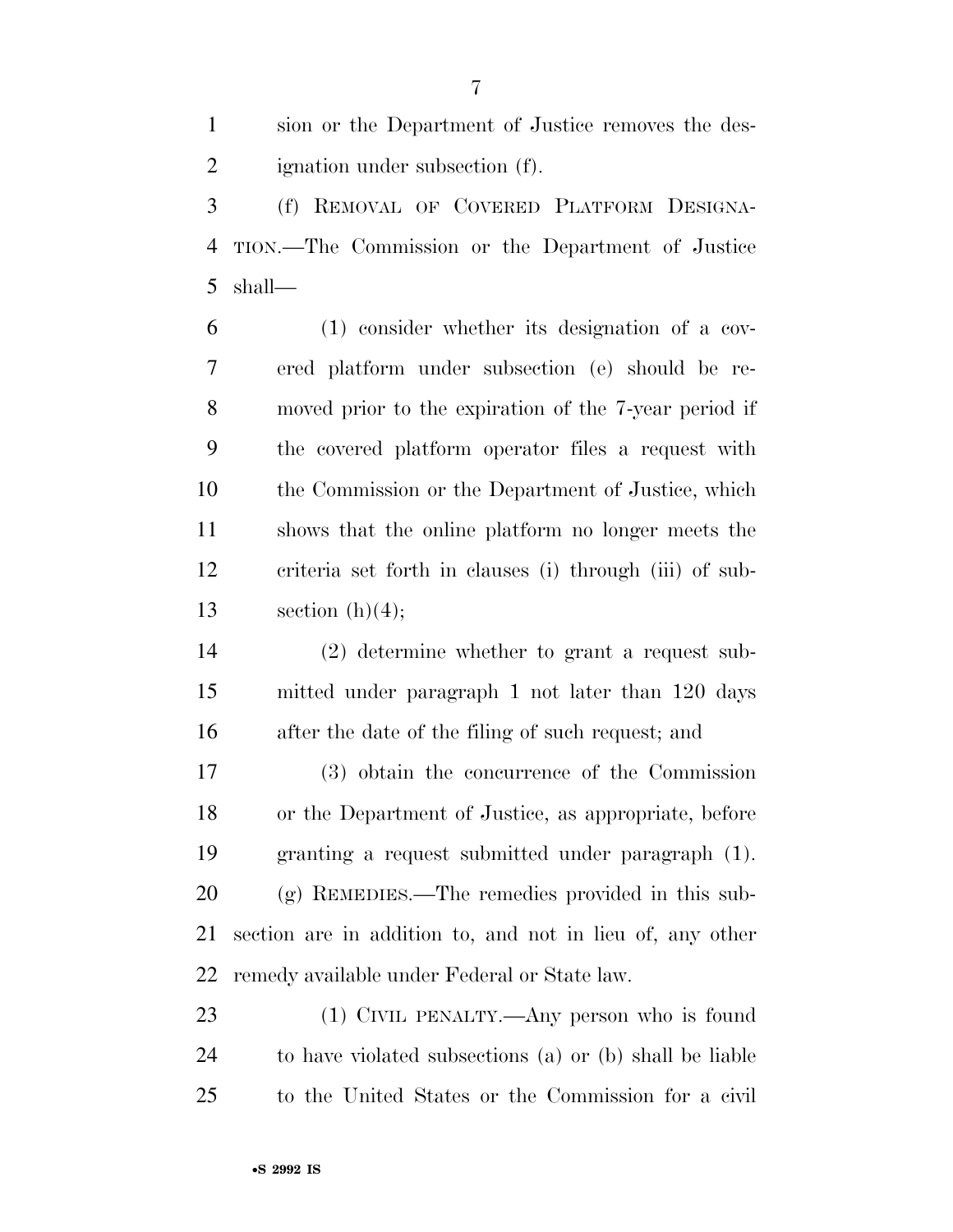penalty, which shall accrue to the United States Treasury, in an amount not more than 15 percent of the total United States revenue of the person for 4 the period of time the violation occurred.

 (2) INJUNCTIONS.—The Assistant Attorney General of the Antitrust Division, the Commission, or the attorney general of any State may seek, and the court may order, relief in equity as necessary to prevent, restrain, or prohibit violations of this Act.

 (3) REPEAT OFFENDERS.—If the fact finder determines that a person has engaged in a pattern or practice of violating this Act, the court shall con- sider requiring, and may order, that the Chief Exec- utive Officer, and any other corporate officer as ap- propriate to deter violations of this Act, forfeit to the United States Treasury any compensation re- ceived by that person during the 12 months pre- ceding or following the filing of a complaint for an alleged violation of this Act.

(h) DEFINITIONS.—In this section:

 (1) ANTITRUST LAWS.—The term ''antitrust laws'' has the meaning given the term in subsection (a) of section 1 of the Clayton Act (15 U.S.C. 12). (2) BUSINESS USER.—The term ''Business User'' means a person that utilizes or is likely to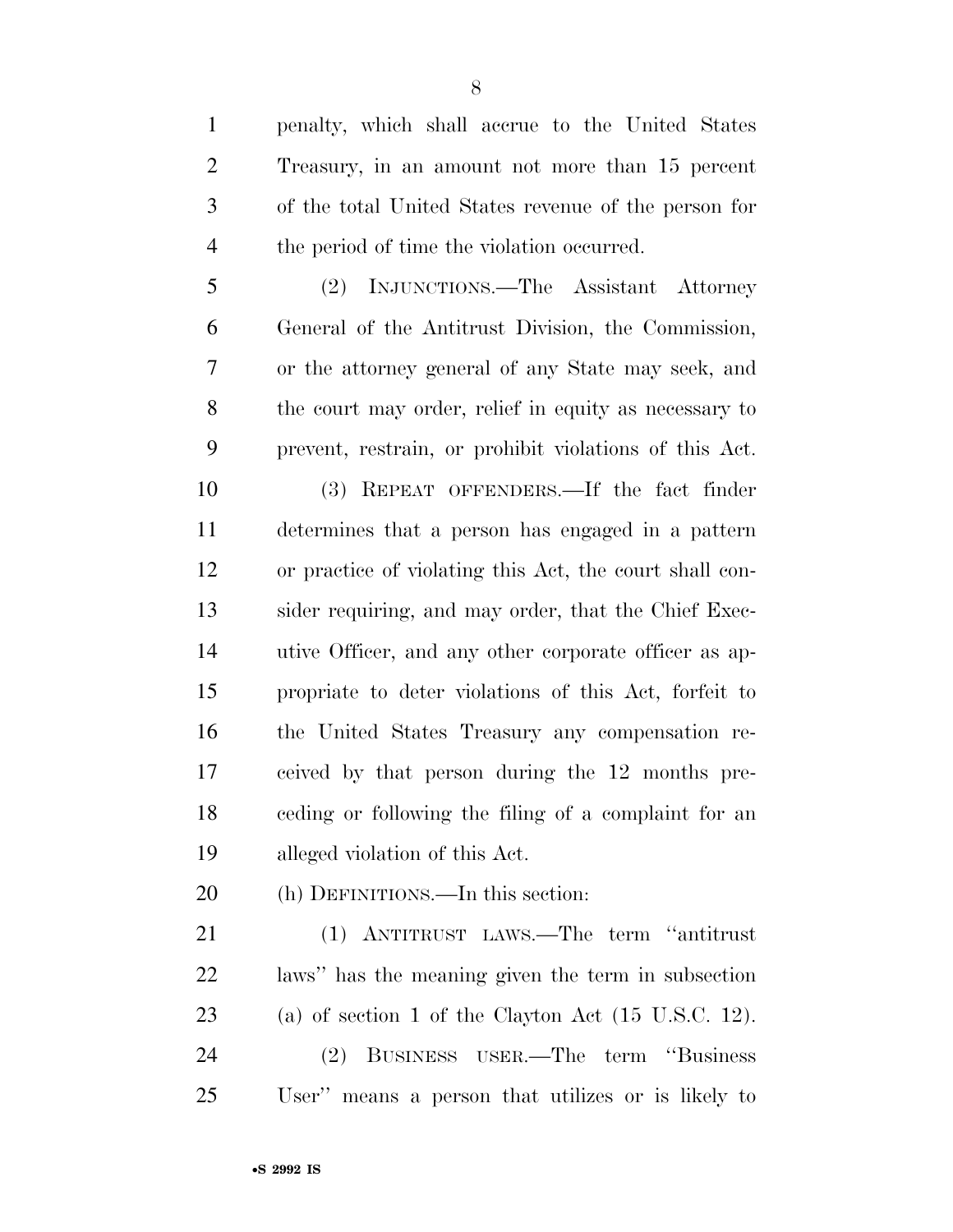| $\mathbf{1}$   | utilize the covered platform for the sale or provision |
|----------------|--------------------------------------------------------|
| $\overline{2}$ | of products or services, including such persons that   |
| 3              | are operating a covered platform or are controlled by  |
| $\overline{4}$ | a covered platform operator.                           |
| 5              | (3) COMMISSION.—The term "Commission"                  |
| 6              | means the Federal Trade Commission.                    |
| 7              | (4) COVERED PLATFORM.—The term "covered                |
| 8              | platform" means an online platform—                    |
| 9              | (A) that has been designated as a covered              |
| 10             | platform under section $2(e)$ ; or                     |
| 11             | $(B)$ that—                                            |
| 12             | (i) at any point during the 12 months                  |
| 13             | preceding a designation under section $2(e)$           |
| 14             | or at any point during the 12 months pre-              |
| 15             | eeding the filing of a complaint for an al-            |
| 16             | leged violation of this Act—                           |
| 17             | has at least $50,000,000$<br>(I)                       |
| 18             | United States-based monthly active                     |
| 19             | users on the online platform; or                       |
| 20             | $(II)$ has at least $100,000$ United                   |
| 21             | States-based monthly active business                   |
| 22             | users on the online platform;                          |
| 23             | (ii) at any point during the 2 years                   |
| 24             | preceding a designation under section $2(e)$           |
| 25             | or at any point during the 2 years pre-                |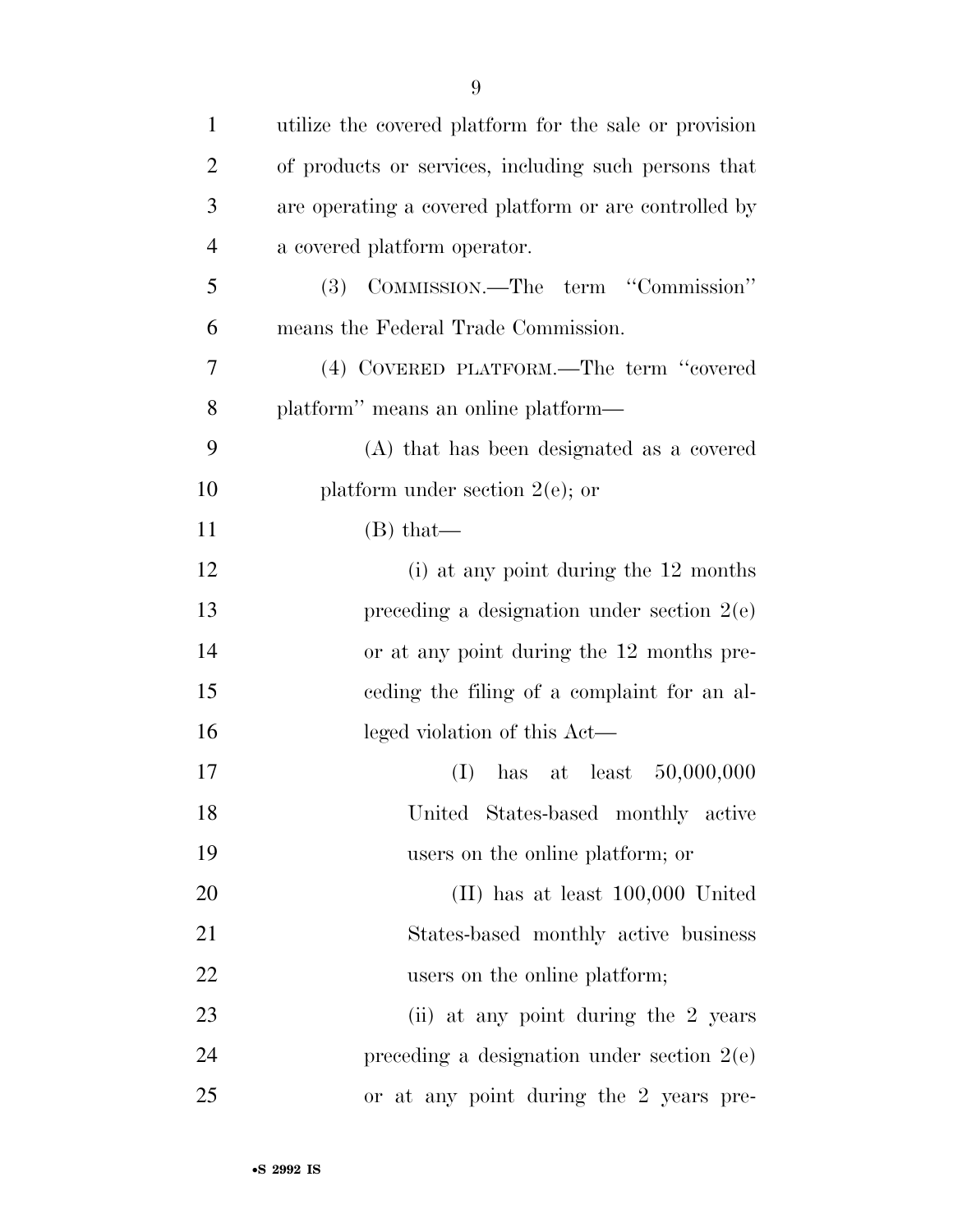| $\mathbf{1}$   | eeding the filing of a complaint for an al-             |
|----------------|---------------------------------------------------------|
| $\overline{2}$ | leged violation of this Act, is owned or con-           |
| 3              | trolled by a person with United States net              |
| $\overline{4}$ | annual sales or a market capitalization                 |
| 5              | greater than $$550,000,000,000$ , adjusted              |
| 6              | for inflation on the basis of the Consumer              |
| 7              | Price Index; and                                        |
| 8              | (iii) is a critical trading partner for                 |
| 9              | the sale or provision of any product or                 |
| 10             | service offered on or directly related to the           |
| 11             | online platform.                                        |
| 12             | (5) CRITICAL TRADING PARTNER.—The term                  |
| 13             | "critical trading partner" means a person that has      |
| 14             | the ability to restrict or materially impede the access |
| 15             | $of$ —                                                  |
| 16             | $(A)$ a business user to its users or cus-              |
| 17             | tomers; or                                              |
| 18             | (B) a business user to a tool or service                |
| 19             | that it needs to effectively serve its users or         |
| 20             | customers.                                              |
| 21             | $(6)$ PERSON.—The term "person" has the                 |
| 22             | meaning given the term in subsection (a) of section     |
| 23             | 1 of the Clayton Act (15 U.S.C. 12).                    |
| 24             | $(7)$ DATA.—                                            |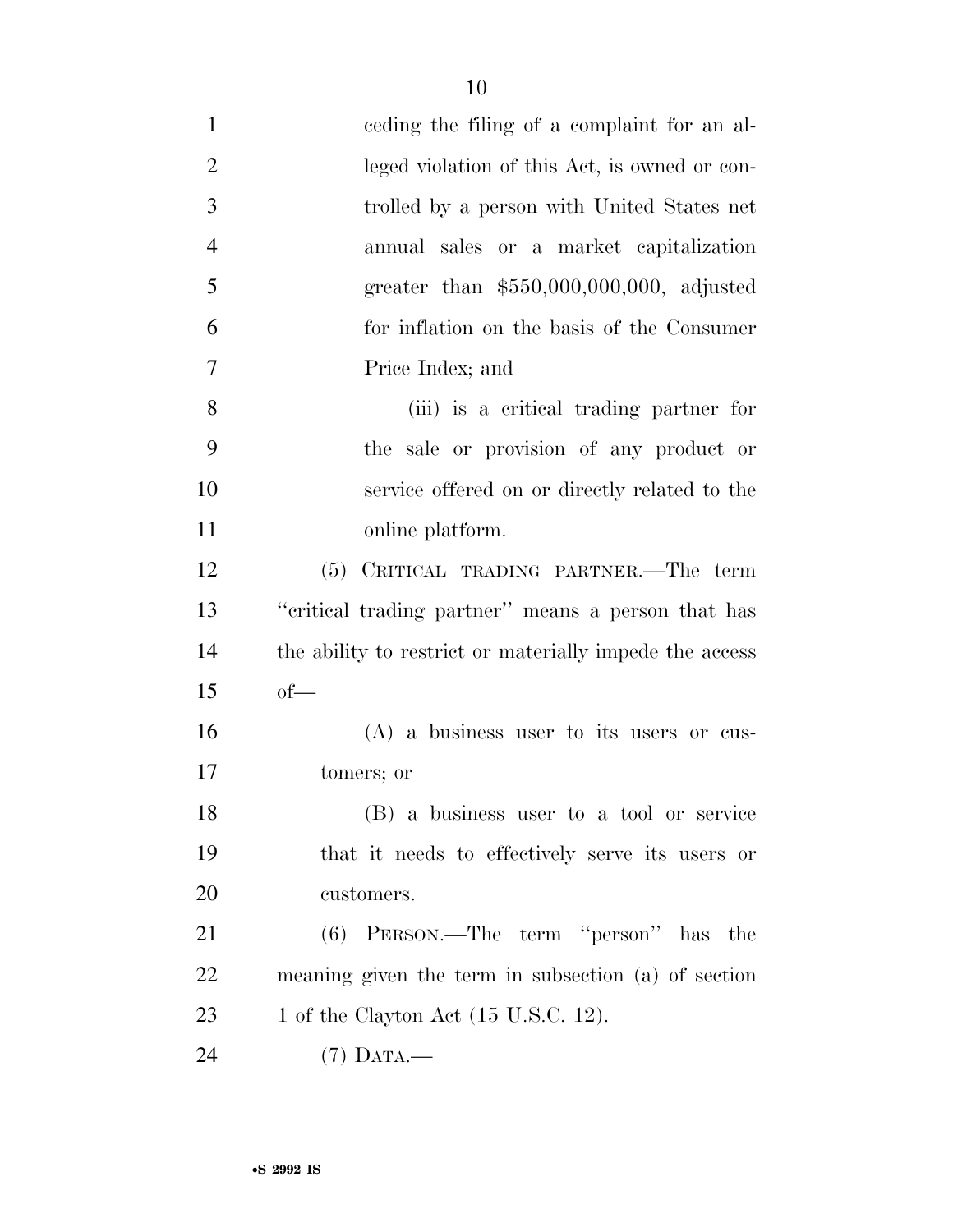| $\mathbf{1}$   | $(A)$ In GENERAL.—Not later than 6                   |
|----------------|------------------------------------------------------|
| $\overline{2}$ | months after the date of enactment of this Act,      |
| 3              | the Commission shall adopt rules in accordance       |
| $\overline{4}$ | with section 553 of title 5, United States Code,     |
| 5              | to define the term "data" for the purpose of         |
| 6              | implementing and enforcing this Act.                 |
| 7              | (B) DATA.—The term "data" shall include              |
| 8              | information that is collected by or provided to      |
| 9              | a covered platform or business user that is          |
| 10             | linked, or reasonably linkable, to a specific—       |
| 11             | (i) user or customer of the covered                  |
| 12             | platform; or                                         |
| 13             | (ii) user or customer of a business                  |
| 14             | user.                                                |
| 15             | (8) ONLINE PLATFORM.—The term "online                |
| 16             | platform" means a website, online or mobile applica- |
| 17             | tion, operating system, digital assistant, or online |
| 18             | service that—                                        |
| 19             | (A) enables a user to generate content that          |
| 20             | can be viewed by other users on the platform or      |
| 21             | to interact with other content on the platform;      |
| 22             | (B) facilitates the offering, sale, purchase,        |
| 23             | payment, or shipping of products or services,        |
| 24             | including software applications, between and         |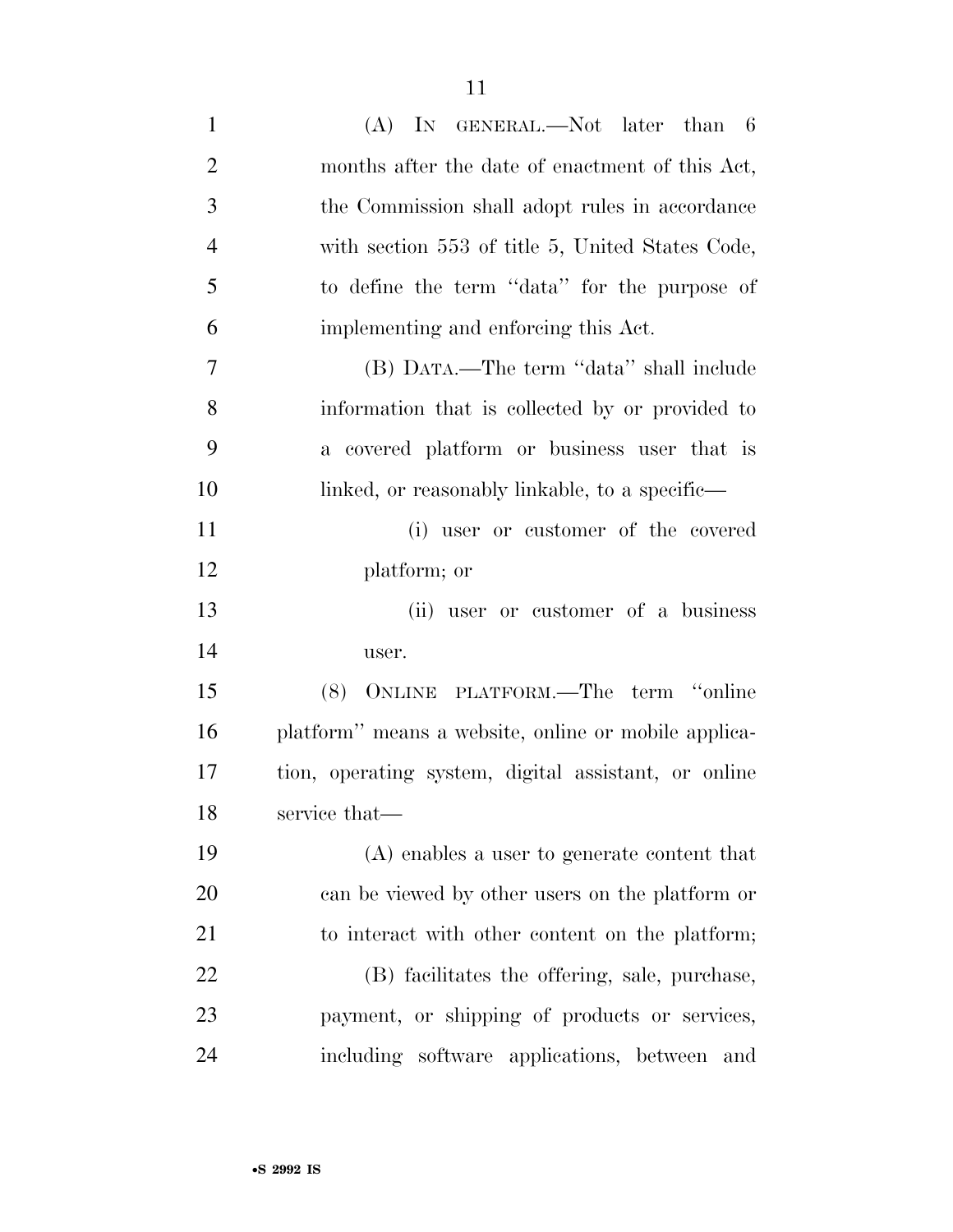| $\mathbf{1}$   | among consumers or businesses not controlled          |
|----------------|-------------------------------------------------------|
| $\overline{2}$ | by the platform operator; or                          |
| 3              | (C) enables user searches or queries that             |
| $\overline{4}$ | access or display a large volume of information.      |
| 5              | (9) CONTROL.—The term "control" with re-              |
| 6              | spect to a person means—                              |
| 7              | $(A)$ holding 25 percent or more of the               |
| 8              | stock of the person;                                  |
| 9              | (B) having the right to 25 percent or more            |
| 10             | of the profits of the person;                         |
| 11             | $(C)$ having the right to 25 percent or more          |
| 12             | of the assets of the person, in the event of the      |
| 13             | person's dissolution;                                 |
| 14             | (D) if the person is a corporation, having            |
| 15             | the power to designate 25 percent or more of          |
| 16             | the directors of the person;                          |
| 17             | $(E)$ if the person is a trust, having the            |
| 18             | power to designate 25 percent or more of the          |
| 19             | trustees; or                                          |
| 20             | (F) otherwise exercises substantial control           |
| 21             | over the person.                                      |
| 22             | (10) STATE.—The term "State" means a State,           |
| 23             | the District of Columbia, the Commonwealth of         |
| 24             | Puerto Rico, and any other territory or possession of |
| 25             | the United States.                                    |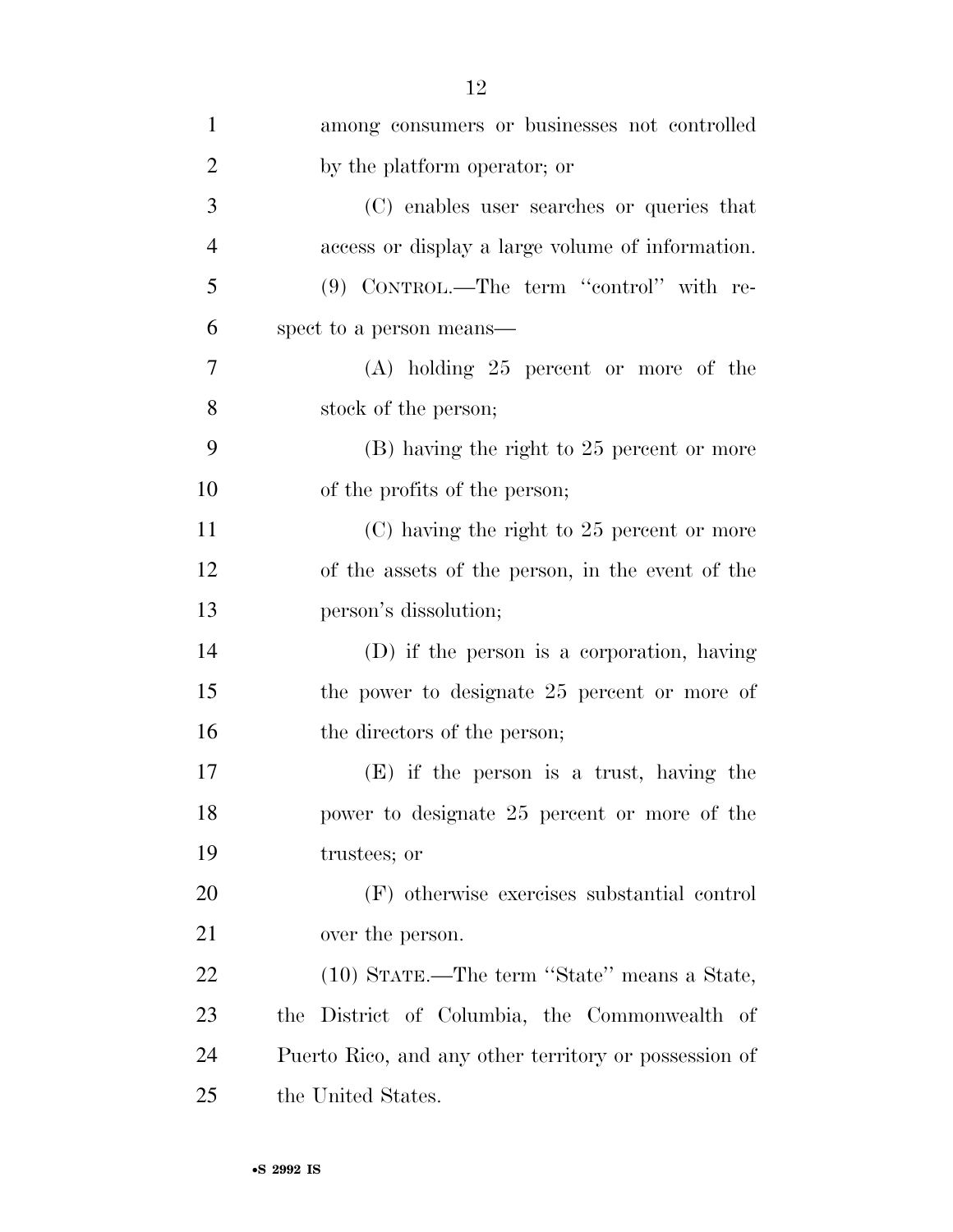(i) ENFORCEMENT.—

 (1) IN GENERAL.—Except as otherwise pro-vided in this Act—

 (A) the Commission shall enforce this Act in the same manner, by the same means, and with the same jurisdiction, powers, and duties as though all applicable terms of the Federal Trade Commission Act (15 U.S.C. 41 et seq.) were incorporated into and made a part of this Act;

 (B) the Attorney General shall enforce this Act in the same manner, by the same means, and with the same jurisdiction, powers and du- ties as though all applicable terms of the Sher-15 man Act (15 U.S.C. 1 et seq.), Clayton Act (15 U.S.C. 12 et seq.), and Antitrust Civil Process Act (15 U.S.C. 1311 et seq.) were incorporated into and made a part of this Act; and

 (C) any attorney general of a State shall enforce this Act in the same manner, by the same means, and with the same jurisdiction, powers and duties as though all applicable 23 terms of the Sherman Act (15 U.S.C. 1 et seq.) and the Clayton Act (15 U.S.C. 12 et seq.)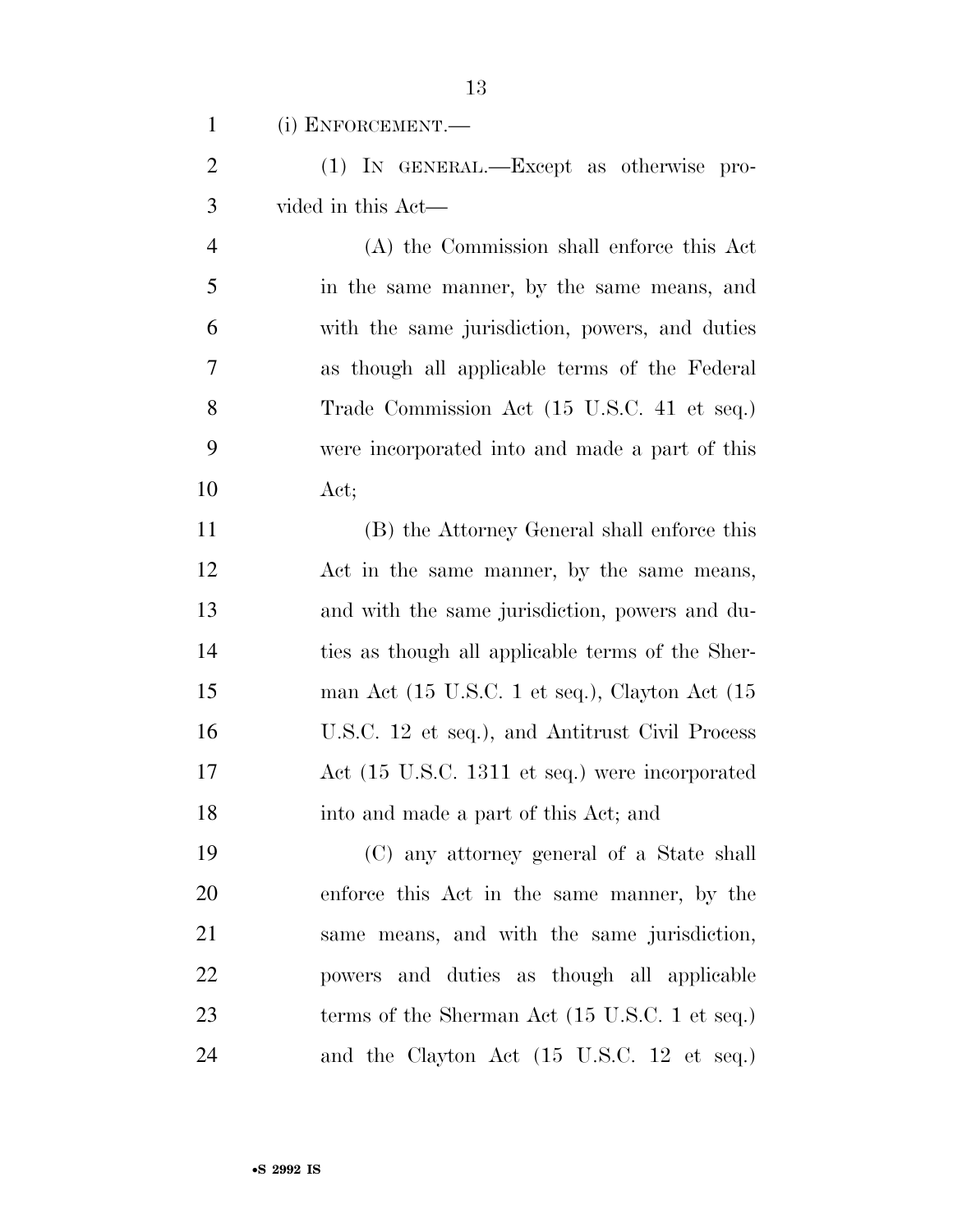were incorporated into and made a part of this Act. (2) UNFAIR METHODS OF COMPETITION.—A violation of this Act shall also constitute an unfair method of competition under section 5 of the Fed- eral Trade Commission Act (15 U.S.C. 45). (3) COMMISSION INDEPENDENT LITIGATION AU- THORITY.—If the Commission has reason to believe that a person violated this Act, the Commission may commence a civil action, in its own name by any of its attorneys designated by it for such purpose, to recover a civil penalty and seek other appropriate re- lief in a district court of the United States. (4) PARENS PATRIAE.—Any attorney general of

 a State may bring a civil action in the name of such State for a violation of this Act as parens patriae on behalf of natural persons residing in such State, in any district court of the United States having juris- diction of the defendant, and may secure any form of relief provided for in this section.

21 (j) EMERGENCY RELIEF.—

 (1) IN GENERAL.—The Commission, Assistant Attorney General of the Antitrust Division, or any attorney general of a State may seek a temporary injunction requiring the covered platform operator to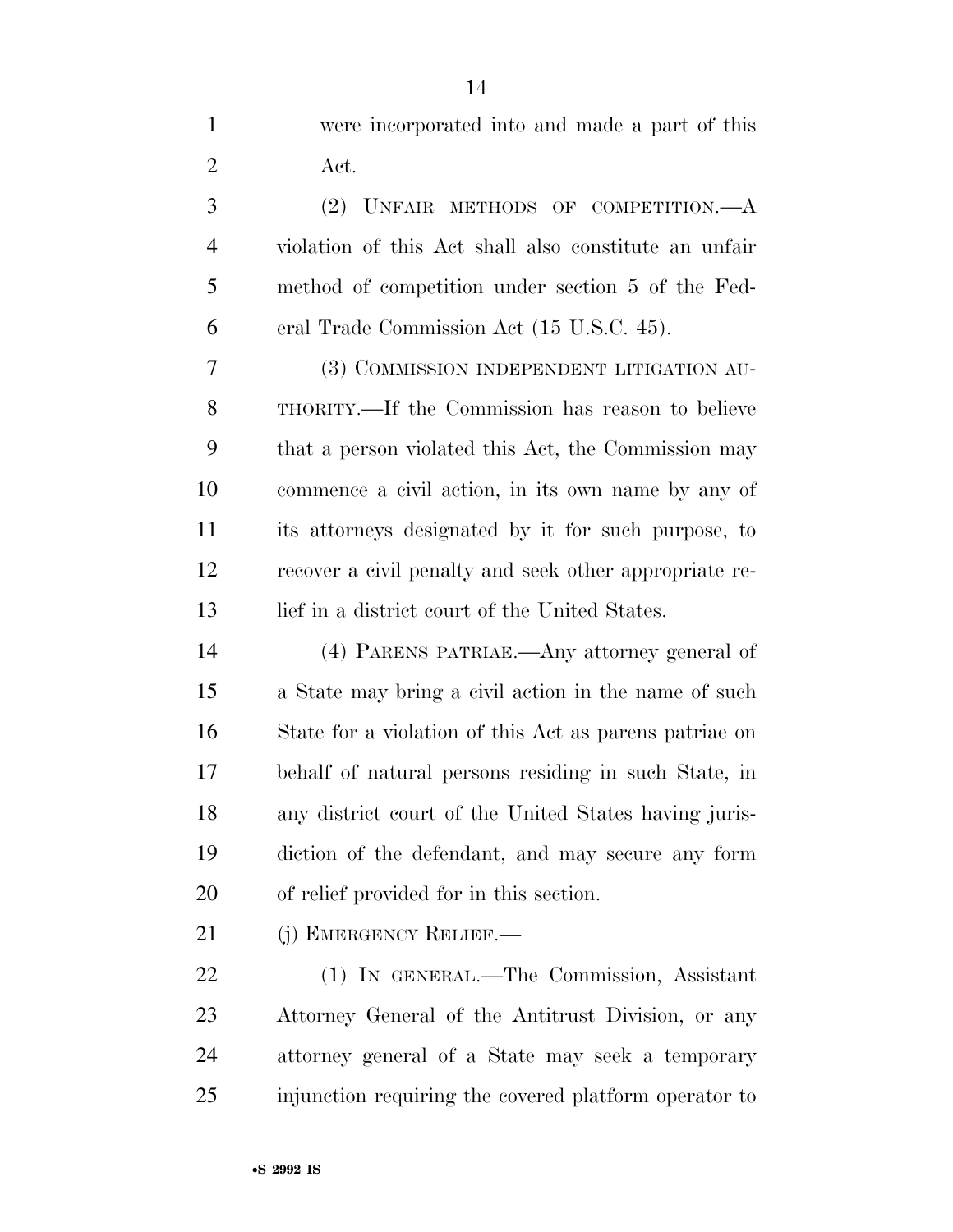| $\mathbf{1}$   | take or stop taking any action for not more than       |
|----------------|--------------------------------------------------------|
| $\overline{2}$ | 120 days and the court may grant such relief if the    |
| 3              | Commission, the United States, or the attorney gen-    |
| $\overline{4}$ | eral of a State proves—                                |
| 5              | (A) there is a claim that a covered plat-              |
| 6              | form operator took an action that would violate        |
| 7              | this Act; and                                          |
| 8              | (B) that action impairs the ability of busi-           |
| 9              | ness users to compete with the covered platform        |
| 10             | operator.                                              |
| 11             | (2) EMERGENCY RELIEF.—The emergency re-                |
| 12             | lief shall not last more than 120 days from the filing |
| 13             | of the complaint.                                      |
| 14             | (3) TERMINATION.—The court shall terminate             |
| 15             | the emergency relief at any time that the covered      |
| 16             | platform operator proves that the Commission, the      |
| 17             | United States, or the attorney general of the State    |
| 18             | seeking relief under this section has not taken rea-   |
| 19             | sonable steps to investigate whether a violation has   |
| 20             | occurred.                                              |
| 21             | (4) OTHER EQUITABLE RELIEF.—Nothing in                 |
| 22             | this subsection prevents or limits the Commission,     |
| 23             | the United States, or any attorney general of any      |
| 24             | State from seeking other equitable relief as provided  |
| 25             | in subsection (g) of this section.                     |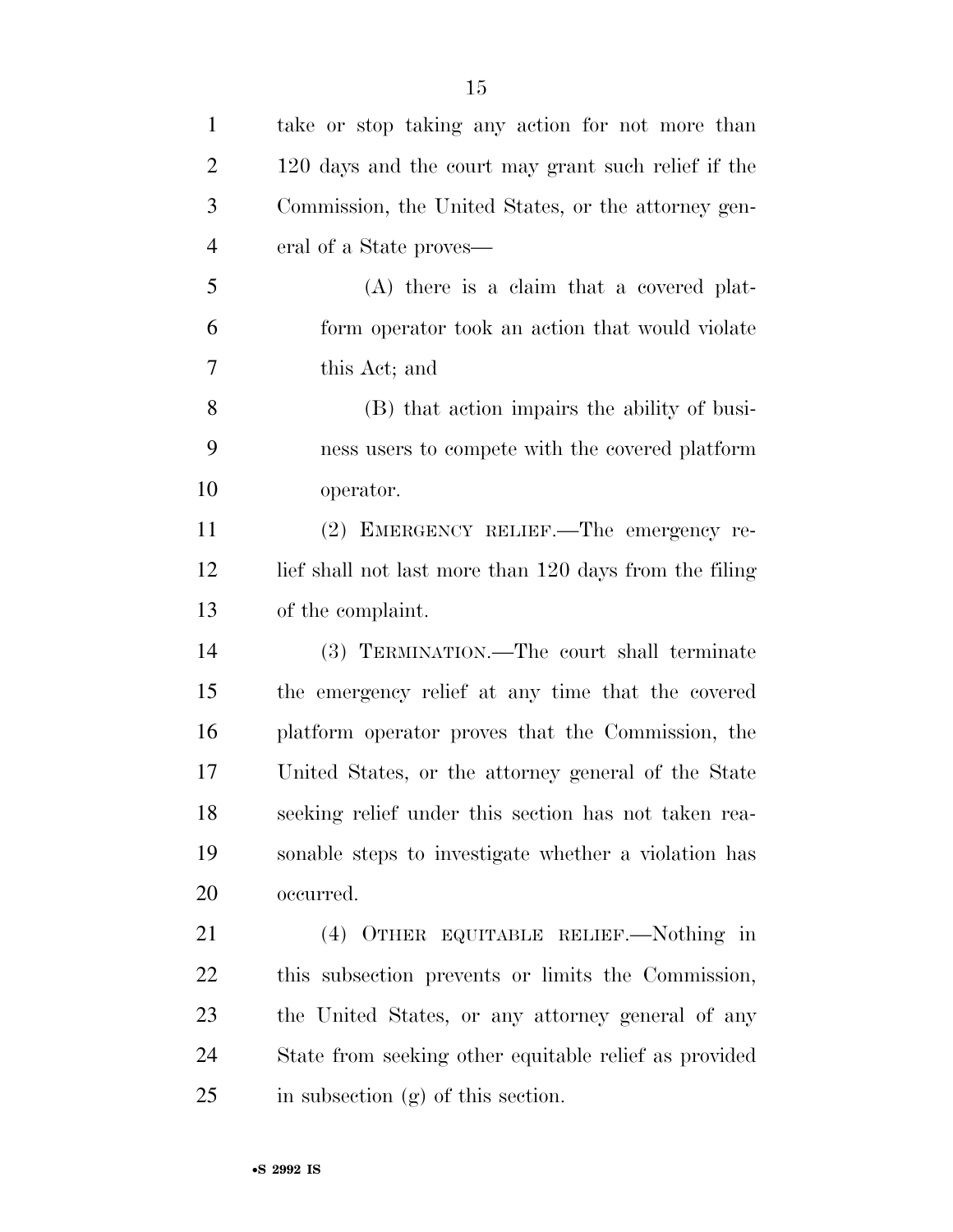(k) STATUTE OF LIMITATIONS.—A proceeding for a violation of this section may be commenced not later than 6 years after such violation occurs.

#### **SEC. 3. JUDICIAL REVIEW.**

 (a) IN GENERAL.—Any party that is subject to a cov- ered platform designation under section 2(e) of this Act, a decision in response to a request to remove a covered platform designation under section 2(f) of this Act, a final order issued in any district court of the United States under this Act, or a final order of the Commission issued in an administrative adjudicative proceeding under this Act may within 30 days of the issuance of such designa- tion, decision, or order, petition for review of such designa- tion, decision, or order in the United States Court of Ap-peals for the District of Columbia Circuit.

 (b) TREATMENT OF FINDINGS.—In a proceeding for judicial review of a covered platform designation under section 2(e) of this Act, a decision in response to a request to remove a covered platform designation under section 2(f) of this Act, or a final order of the Commission issued in an administrative adjudicative proceeding under this Act, the findings of the Commission or the Assistant At- torney General as to the facts, if supported by evidence, shall be conclusive.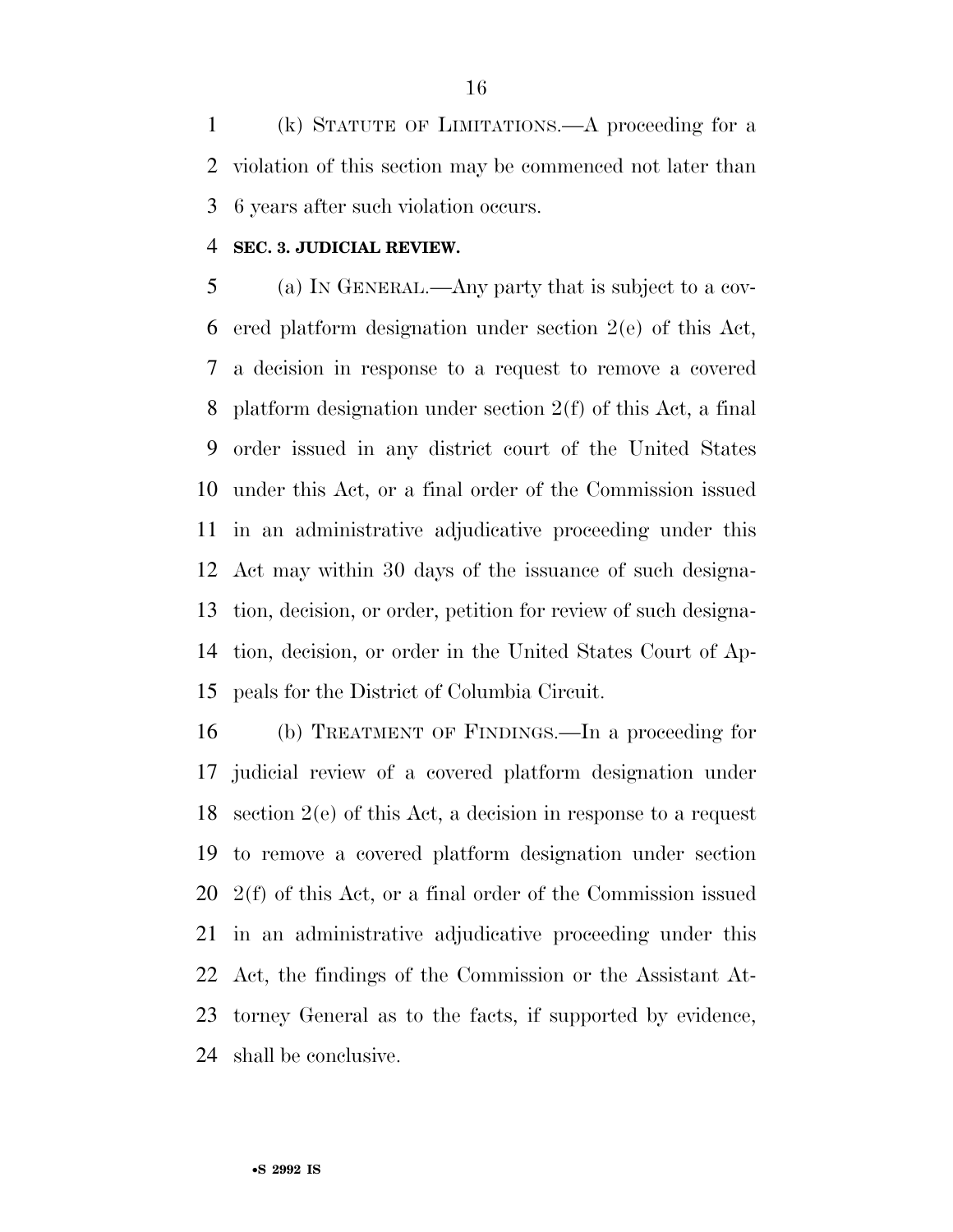**SEC. 4. ENFORCEMENT GUIDELINES.** 

 (a) IN GENERAL.—Not later than 1 year after the date of enactment of this Act, the Commission and the Assistant Attorney General of the Antitrust Division shall jointly issue guidelines outlining policies and practices, re- lating to agency enforcement of this Act, including policies for determining the appropriate amount of a civil penalty 8 to be sought under section  $2(g)(1)$  of this Act, with the goal of promoting transparency, deterring violations, and imposing sanctions proportionate to the gravity of indi-vidual violations.

 (b) UPDATES.—The Commission and the Assistant Attorney General of the Antitrust Division shall update the joint guidelines issued under subsection (a), as needed to reflect current agency policies and practices, but not less frequently than once every 4 years beginning on the date of enactment of this Act.

 (c) OPERATION.—The Joint Guidelines issued under this section do not confer any rights upon any person, State, or locality, nor shall they operate to bind the Com- mission, Department of Justice, or any person, State, or locality to the approach recommended in such Guidelines.

## **SEC. 5. RULE OF CONSTRUCTION.**

 (a) Notwithstanding any other provision of law, whether user conduct would constitute a violation of sec-tion 1030 of title 18 of the United States Code is not dis